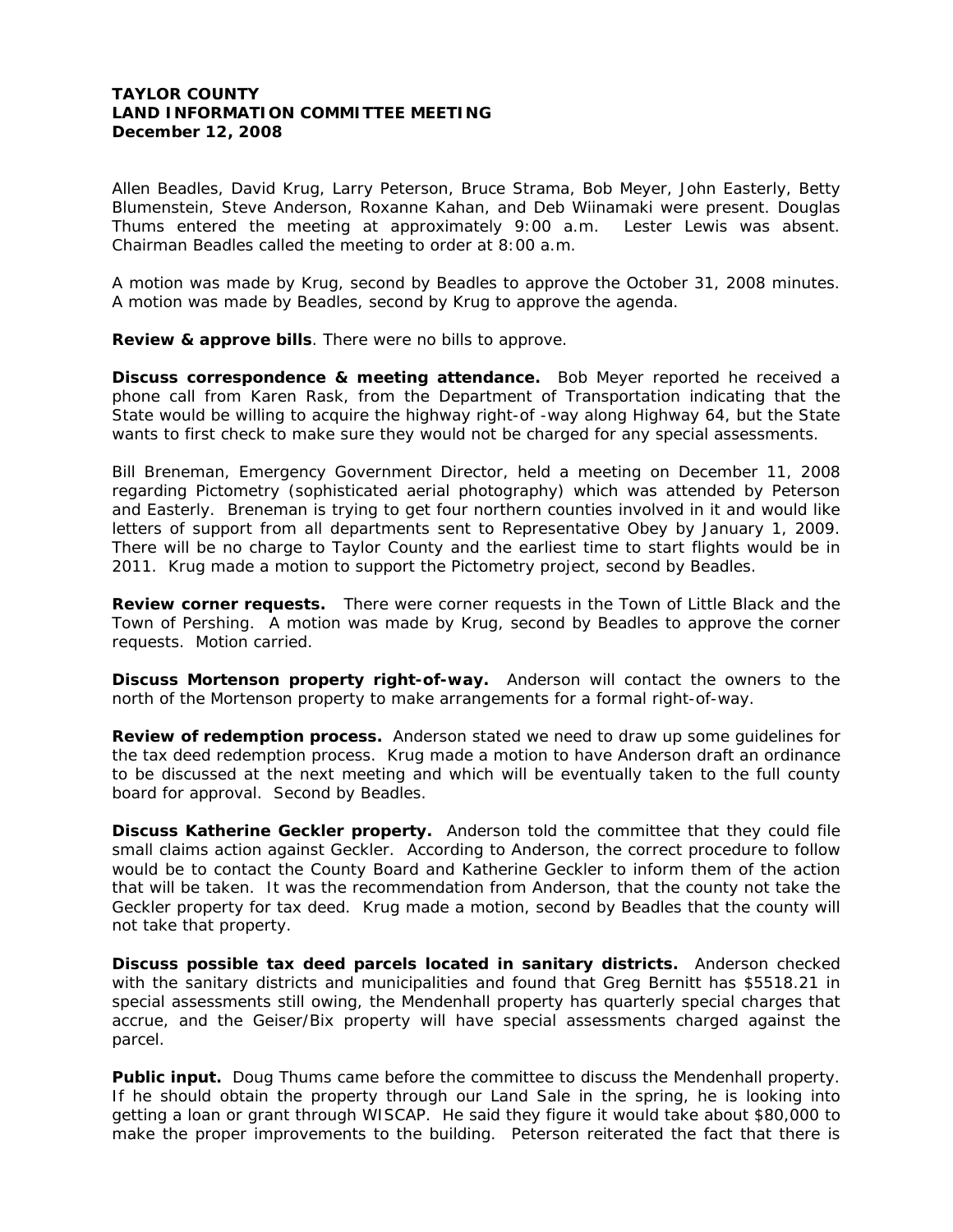likely contamination on the property, but if there's no excavation, it's a dead issue. Beadles informed Thums that the property will have to be put up for sale at our annual tax deed land sale. Thums then left the meeting.

**Discuss & act on which parcels will be taken by tax deed & set final minimum bids for future land sale.** Peterson reported that the Dombrowski property is ready to be sold at the spring land sale. We would need to disclose the clean up done on the property. Peterson also addressed the pig farm in Donald. He stated the DNR has not yet sent a final report, so this parcel will not be on the land sale until possibly next year. Discussed all the other possible 2004 tax deed parcels and Krug moved to take all the properties except for the Geckler parcel. Second by Beadles. (See Attached sheet).

**Discuss/Act on Taylor County's participation in the 2010 Wisconsin Regional Orthophotography Consortium Program.** According to Meyer more than half of Wisconsin counties may be involved. If we are interested in participating, it will cost approximately \$33,000. The funding would come from grant dollars and Peterson was willing to contribute, as it would be beneficial to his office as well. Krug moved to approve sending a letter of intent to participate in the 2010 Wisconsin Regional Orthophotography Consortium Program. Second by Beadles. Motion carried.

**Discuss/Act on the Surveyor's attendance of the 2009 Wisconsin Society of Land Surveyors Institute in Green Bay.** Krug made a motion to allow the surveyor to attend the 2009 Wisconsin Society of Land Surveyors Institute in Green Bay, second by Beadles.

The next meeting was scheduled for February 6, 2009. Motion by Krug, second by Beadles to adjourn. Meeting was adjourned at 10:05 a.m.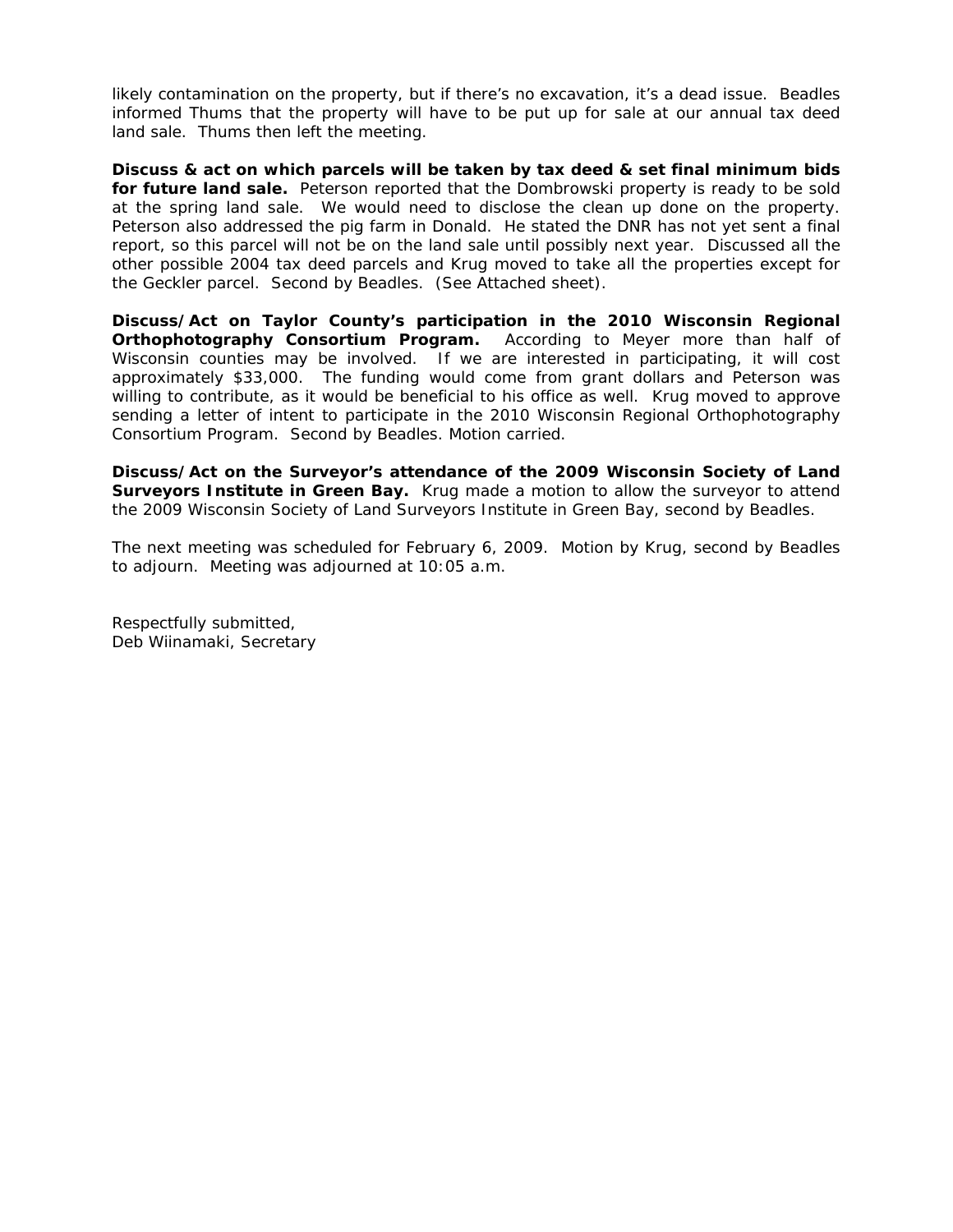# **MINIMUM BID ON TAX DEED PARCELS**

| Greg Bernitt - Chelsea                                                   | \$1,500                    |
|--------------------------------------------------------------------------|----------------------------|
| Edwin Davis - Roosevelt 40-459-0000<br>40-460-0000                       | \$20,000<br>\$10,000       |
| Katherine Geckler - Westboro                                             | Will not take for tax deed |
| William Geiser/Mary Bix - City                                           | \$45,000                   |
| Rod Kiser - Village of Rib Lake                                          | \$15,000                   |
| Thomas/Gene Lucia – Westboro<br>44-01040-0000 Undecided<br>44-01041-0000 |                            |
| Raymond Luzinski - Roosevelt                                             | \$25,000                   |
| Henry Mahanke - City                                                     | \$1                        |
| Richard Mendenhall - Westboro                                            | \$500                      |
| Northwestern Lumber Comp. - McKinley                                     | \$1,000                    |
| Timothy Phillips – Town of Medford                                       | \$80,000                   |
| Donald Dombrowski - Village of Gilman                                    | \$500                      |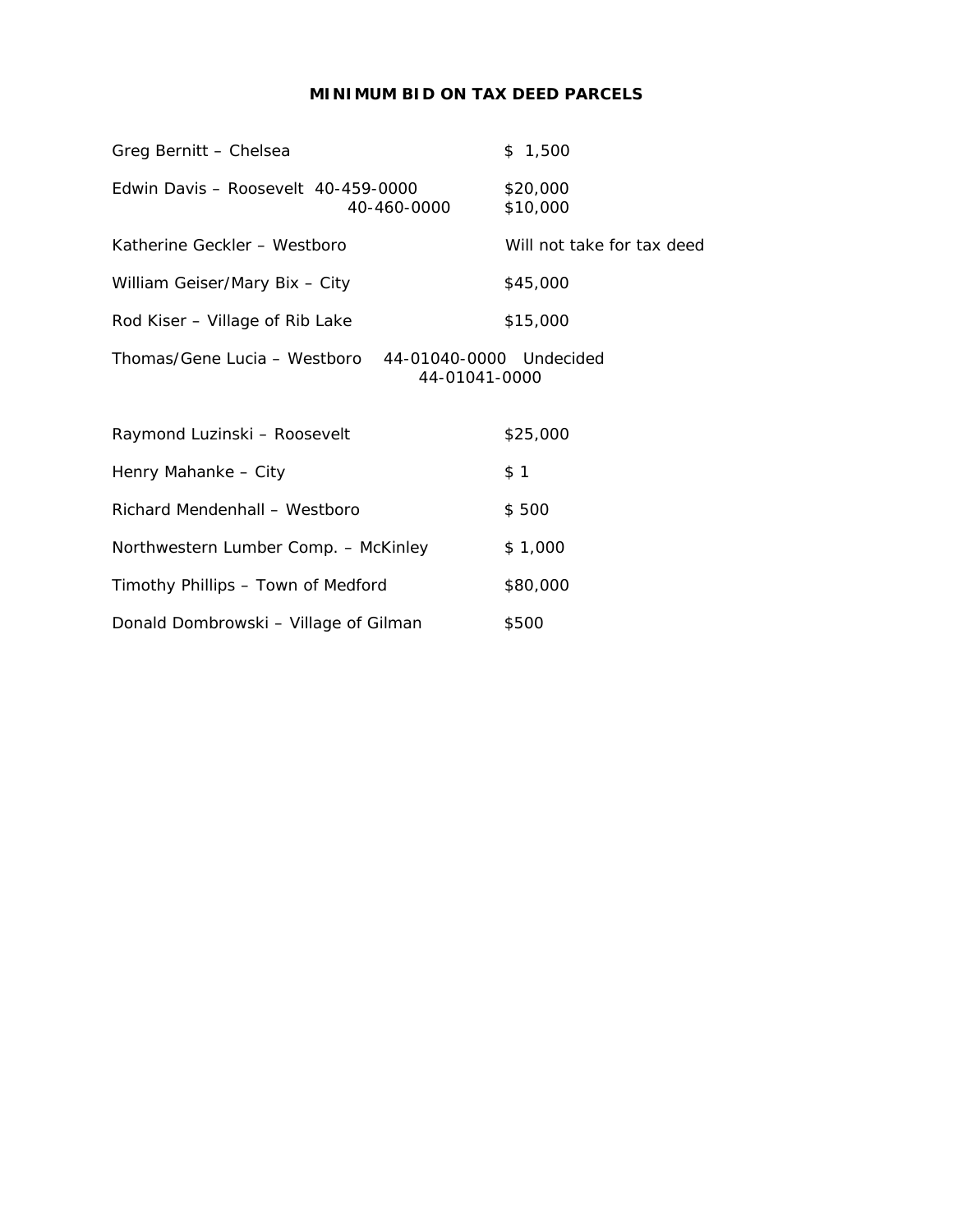# **TAYLOR COUNTY LAND INFORMATION COMMITTEE MEETING October 31, 2008**

Allen Beadles, Lester Lewis, David Krug, Larry Peterson, Bob Meyer, Betty Blumenstein, Roxanne Kahan, and Deb Wiinamaki were present. Chairman Beadles called the meeting to order at 8:00 a.m.

A motion was made by Lewis, second by Krug to approve the September 8, 2008 minutes. A motion was also made by Krug, second by Lewis to approve the agenda.

Members of the Land Information Committee, Zoning Administrator, County Treasurer and Chief Deputy Treasurer left by van to inspect possible tax deed properties.

After returning to the courthouse at 11:05 a.m., the meeting continued in the County Board Room.

**Review & approve bills**. Bob Meyer reported that the large format scanner/printer/copier has been delivered and he is very happy with it. There was a training session held and an employee from each department was present.

**Discuss correspondence & meeting attendance.** Bob Meyer reported that he wrote a letter to the Department of Transportation inquiring whether they would want to take over property that the county bought years ago for highway-right-of-way along Highway 64. He is still waiting to hear back from the Department of Transportation and will keep the committee informed on this matter.

**Review corner requests.** There was one corner request in the Town of Greenwood. A motion was made by Lewis, second by Krug to approve the corner request. Motion carried.

**Update on Dombrowski site.** Larry Peterson distributed a summary of the payments made by the different entities for the Dombrowski project. It looks as if the county will make a profit from this project and the money will go into the tax deed account to help pay for future contaminated sites. He will present a final summary when he has all the final figures. The Department of Commerce needs the official paperwork done by January 5, 2009.

**Discuss Mortenson property right-of-way.** The committee directed the treasurer to have the Corporation Council draw up a deed with a mutual agreement of an easement with the owner of the property north of the Mortenson tax deed parcel. It should be stated that the easement is for county employee access and future owner access only, not the public.

**Review of redemption process.** Lewis informed the committee that the Corporation Council feels they should institute a policy for tax deed redemption. There needs to be a step-by-step procedure that the committee can follow, so they will discuss this at the next meeting.

**Discuss & act on which parcels will be taken by tax deed & set prices for future land auction.** The possible tax deed parcels were discussed. The committee directed the treasurer to have the Corporation Council find out if Katherine Geckler has any obligation to maintain the parcel (Blue Moon Lane) to allow the owners with easements to access their property. The road does not meet specifications and the committee members don't feel that the county should take this property or we would, because of liability reasons, have to maintain it. The treasurer will also talk to the Corporation Council about the tax deed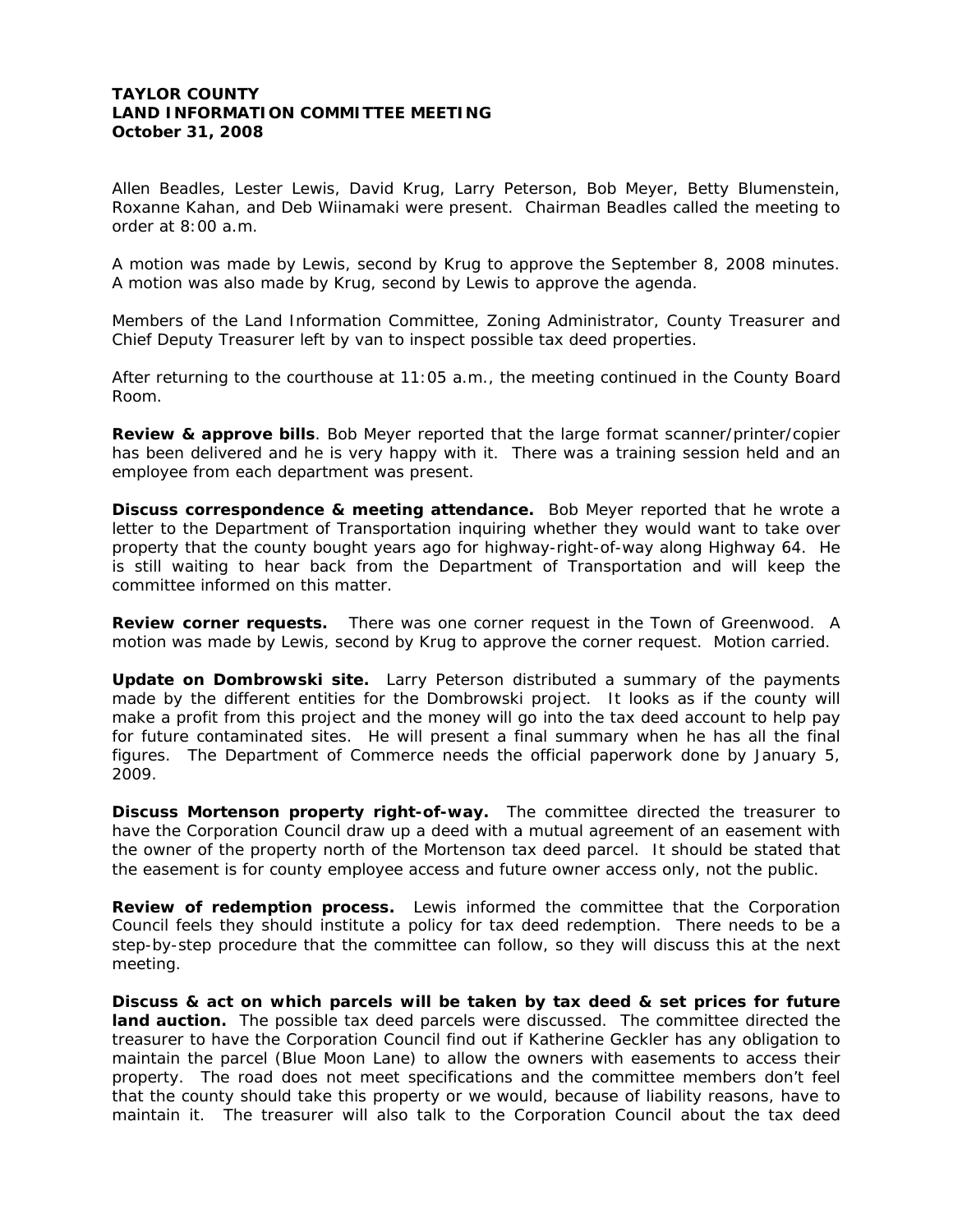parcels that are located in sanitary districts and what encumbrances we might acquire. Minimum bids on the tax deed parcels were set. (See attached sheet).

**Public input.** There was no public input.

The next meeting was scheduled for December  $12^{th}$ . Motion by Krug, second by Lewis to adjourn. Meeting was adjourned at 12:20 p.m.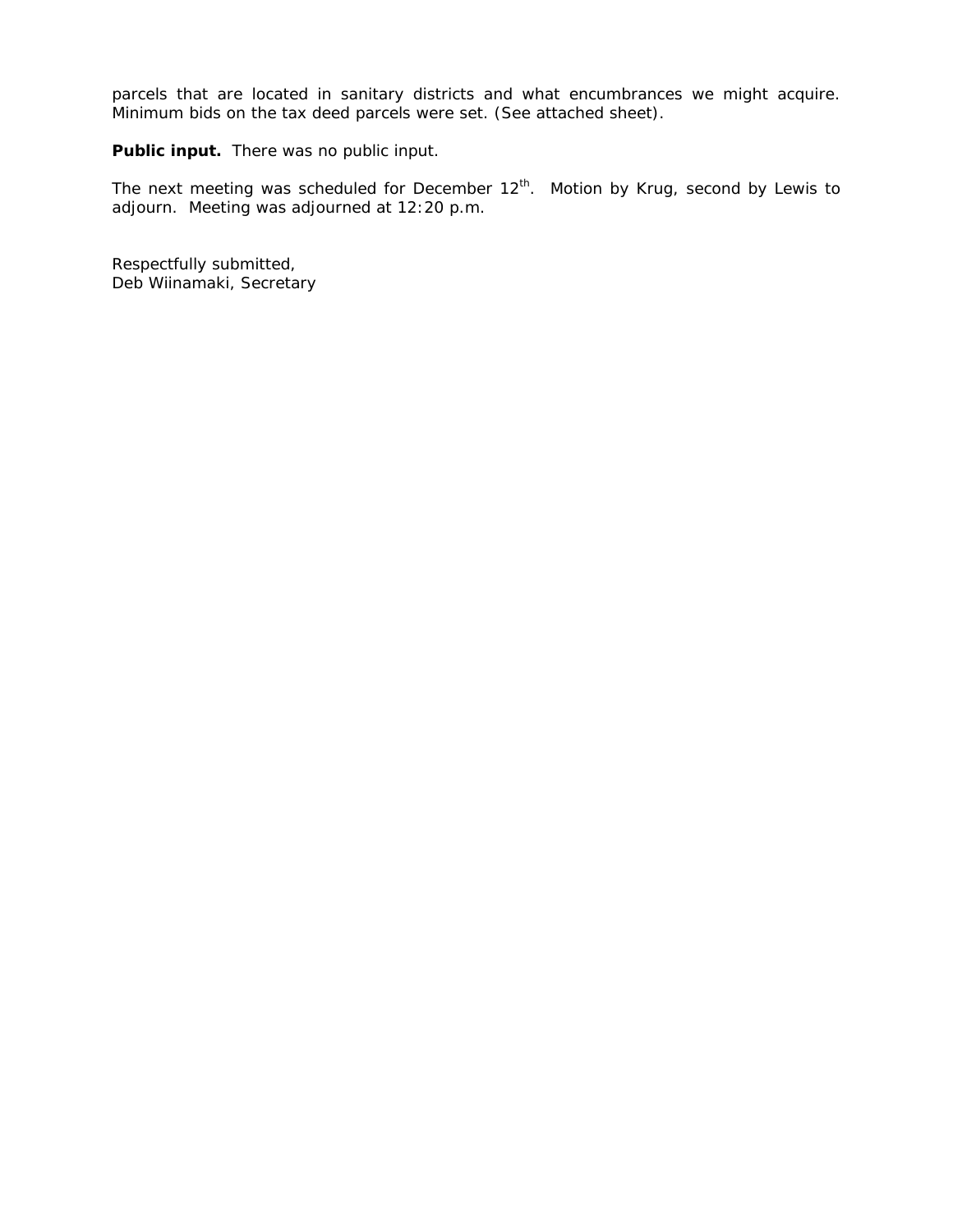# **TAYLOR COUNTY LAND INFORMATION COMMITTEE MEETING September 8, 2008**

Allen Beadles, Lester Lewis, David Krug, Bruce Strama, Larry Peterson, John Easterly, Bob Meyer, Roxanne Kahan, Marvel Lemke and Deb Wiinamaki were present. Chairman Beadles called the meeting to order at 8:00 a.m.

A motion was made by Krug, second by Lewis to approve the July 7, 2008 minutes. A motion was also made by Lewis, second by Krug to approve the amended agenda.

**Review & approve bills**. A bill from ADC for \$5175.00 was reviewed and is due to be paid as they have the job 75% completed. The payment will come from the Land Information Grant from the State. A motion from Krug, second by Lewis to pay the bill.

**Discuss correspondence & meeting attendance.** Meyer asked for approval for Easterly and him to attend the ADC workshops that will be held in Eau Claire on September 11, 2008. Lester made a motion for Meyer and Easterly to attend the workshops, second by Krug. Motion carried.

Strama received correspondence from the City of Medford regarding a meeting that is coming up September 15, 2008 to discuss the status of the alley between State Highway 64 and Maple Street. The property is held by the county for highway-right-of-way purposes, so we are not responsible for paying for special assessments on the property. It was discussed that we could deed the property to the State. Strama was going to get an opinion on it from Steve Anderson. Lewis will also speak to John Fales from the City.

**Review corner requests.** There were two corner requests. One in the Town of Goodrich and another in the Town of Roosevelt. A motion was made by Krug, second by Lewis to approve the corner requests. Motion carried.

**Review and approve 2009 budgets.** Review and act on Surveyer and Land Information Budgets. Motion was made by Lewis, second by Krug to approve the proposed budgets and send them on to the County Board. Motion carried.

**Discuss and take action on purchase/lease of large format scanner/printer/copier.**  It was Meyer's understanding when he spoke to the committee at the last meeting that if you lease a machine, the county would not be responsible for the maintenance, however, that is not the case. After a short discussion it was decided that E.O. Johnson has a better maintenance agreement and have offices in close proximity to Medford. The committee first rescinded the motion they made at the July 7, 2008 meeting to lease a scanner/printer/copier. Lewis then made a motion to purchase the scanner/printer/copier from E.O. Johnson, to include a maintenance agreement, second by Krug. Motion carried.

**Discuss land owned by Taylor County in the Town of Aurora.** Dan Derks had approached Chairman Beadles about the 2.67 acres of land- 31.31.4W-11.2, Pt of SW1/4 SW1/4 Hwy & Area in SW Corner between Highways H & S. He claims he was offered the land at one time and is now interested in acquiring it. Lewis made a motion, second by Krug to refer this item to the Highway Committee. Motion carried.

**Discuss status of Dombrowski clean-up.** Peterson reported there will soon be final closure of the Dombrowski property. He went through the worksheet he presented and the county cost on the project. The monitoring wells are clean except by the service station. The consultant will be pulling the monitoring wells. The State will then close and write up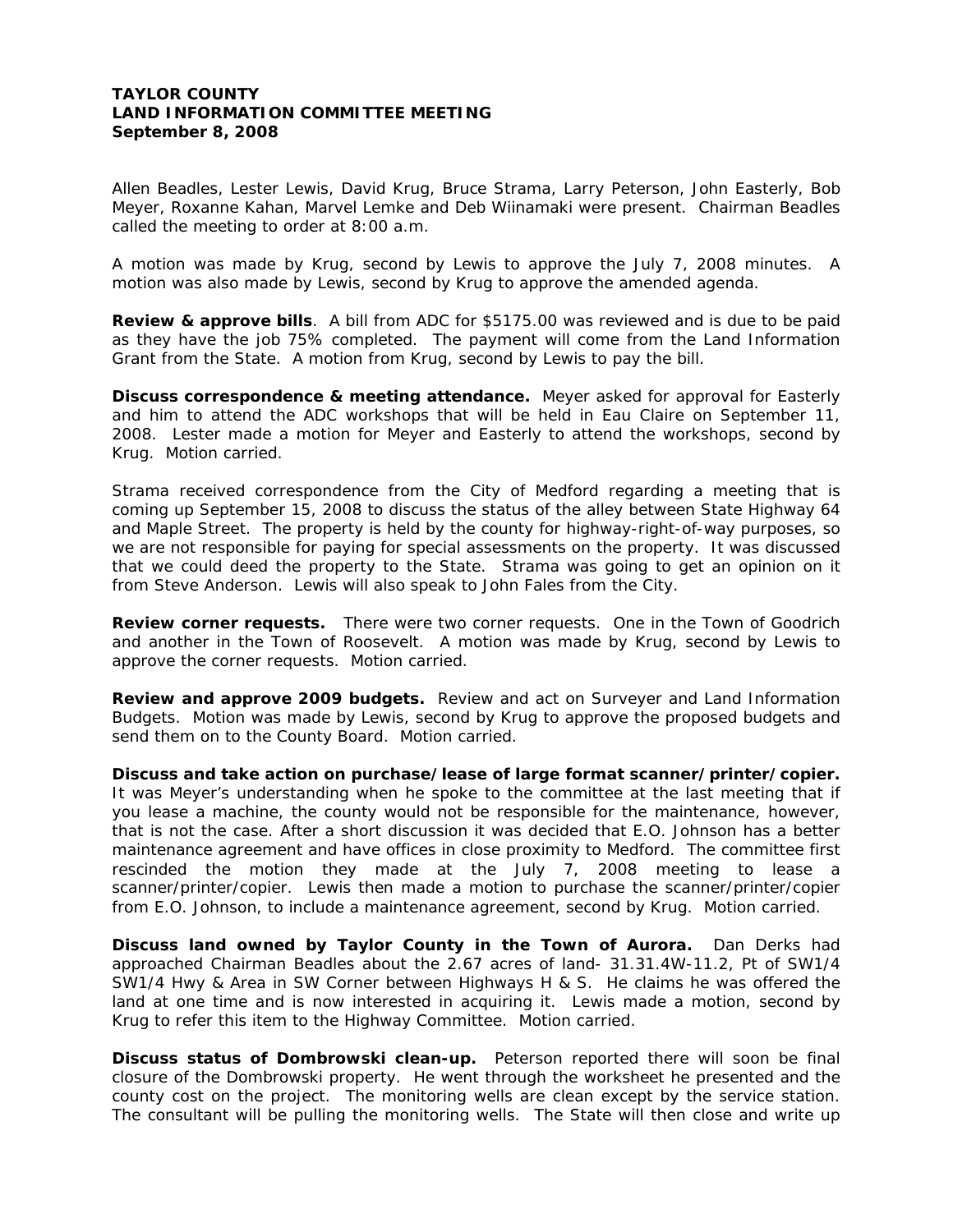deed restrictions on the property. According to Peterson, he will be bringing in the final summary to the next meeting and this property could be ready for the next land sale.

**Review and approve bill from Village of Gilman for Dombrowski sidewalk.** The county received a bill in the amount of \$743.75 from the Village of Gilman for the installation of the new sidewalk in front of the Dombrowski property. Lewis made a motion to approve the payment, second by Krug. Motion carried.

**Public input.** There was no public input.

**Discuss and act on request for County Surveyor to survey for Town of Westboro.**  Jeff Peterson, Town of Westboro representative, contacted Meyer to inquire if he could do a survey for the town as they want to put in a cul-de-sac near Skinner Lane. Meyer estimates that it would be a two day job and would be charging the town approximately \$1500-\$2000. Lewis made a motion to approve the county surveyor performing the work and charging the township. Second by Krug. Motion carried.

The next meeting date was set for October 31, 2008. The Environmental Assessment Committee will meet at 8:00 a.m. and take the van to view the county property that will be taken for tax deed in December. Immediately after returning to the courthouse, the Land Information Committee meeting will be held.

Krug made a motion to adjourn the meeting at 9:15 a.m., second by Lewis. Motion carried.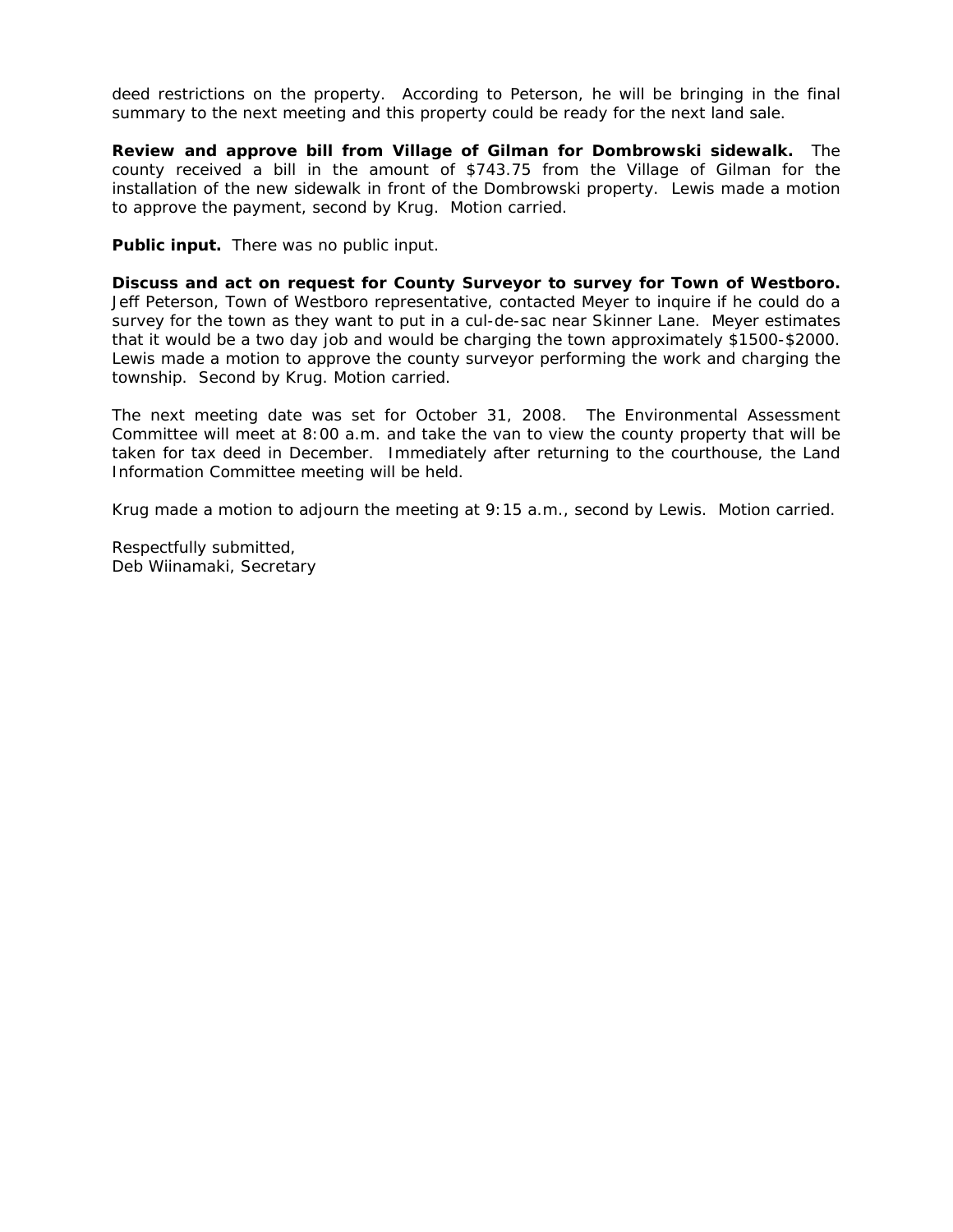# **TAYLOR COUNTY LAND INFORMATION COMMITTEE MEETING July 7, 2008**

Allen Beadles, Lester Lewis, David Krug, Bruce Strama, Larry Peterson, John Easterly, Bob Meyer, Betty Blumenstein, and Deb Wiinamaki were present. Marvel Lemke arrived later. Chairman Beadles called the meeting to order at 8:00 a.m.

A motion was made by Lewis, second by Krug to approve the May 9, 2008 minutes with one correction. A motion was also made by Lewis, second by Krug to approve the agenda.

**Review & approve bills**. No bills.

**Discuss correspondence & meeting attendance.** No correspondence.

**Review corner requests.** There were no corner requests.

**2007 WLIP Grant.** John Easterly reported that the 2007 WLIP Grant was for \$12,749.00. Originally \$8700.00 was going to be used for parcel mapping and \$4000.00

to correct the address data base. However, the quote to hire ADC to develop a new grid book is \$5000.00 instead of the \$4000.00. A motion was made by Lewis, second by Krug to change the grant distribution. Motion carried.

According to Peterson, the new grid book should be ready to sell sometime in the Fall. Next time it will be completed in-house and updates should be very easy to do.

**Discuss/approve purchase of large format scanner replacement.** Meyer reported that the large format scanner is no longer working and the company that built the machine is no longer in business. Meyer recommended getting a large format scanner and copier all in one unit. There were two quotes-one from FRV Incorporated for \$13,808.36 and the other from Wide Format Solutions in the amount of \$16,802. Meyer left the meeting to call FRV regarding their maintenance agreement and upon his return, reported the maintenance is \$161.00/month. It is possible to lease a scanner/copier for \$282.00/month and after 3 years the county could own it for \$6,900.00. The county could own it outright after 5 years, which would amount to \$16,920.00. After much discussion, Lewis made a motion to lease the scanner/copier, seconded by Krug. Motion carried.

**Update on closure of Dombrowski property.** Peterson reported that the Department of Commerce indicated that the Dombrowski property is ready for closure. The METCO Consultant will make a CSM and plat map of the site and identify where all the wells are. The county has invested \$65,000 and has received \$25,000 back from the DNR and \$10,000 back from PECFA. Peterson stated that there is about \$85,000 in the county cleanup fund. Peterson told the committee he will bring in a final summary of what the County, DNR, and PECFA each paid. The property should be ready to be sold at the next land sale.

**Discuss special assessment for sidewalk replacement for Dombrowski property and also a special assessment on tax deed property in the City.** Beadles and Peterson reported that they were approached by Scott Copenhaver, Village of Gilman President, regarding special assessments that involve the Dombrowski property. The Village has put in new sidewalks and curb and gutter on Main Street and the cost to the county will be approximately \$400-\$500. They just wanted the committee members to be aware of this.

Wiinamaki requested that the county pay up the special assessments for the Mayotte tax deed property in the City. Taylor County has received numerous tax bills and has not been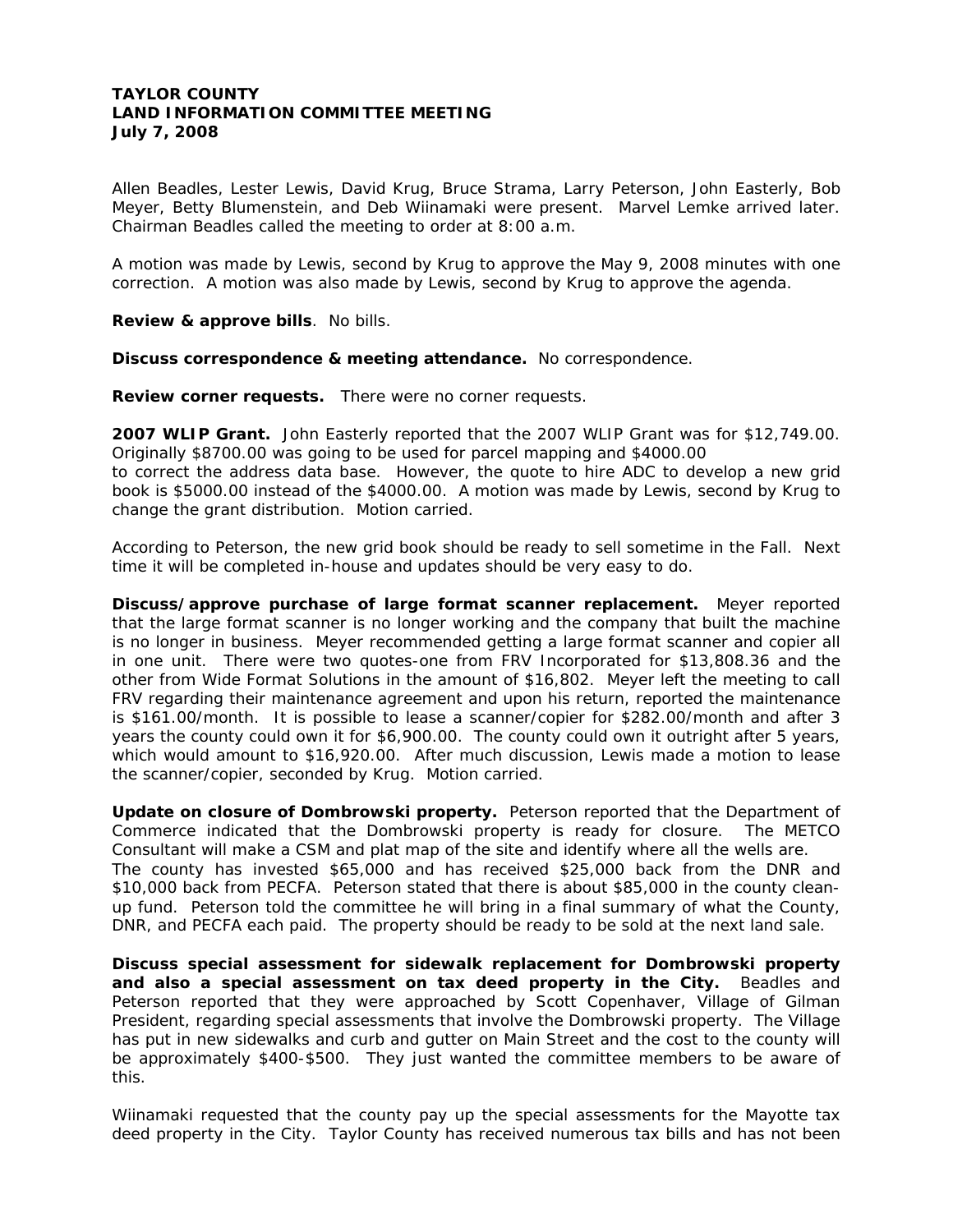paying them. She indicated it could be years before the county sells the strip of land and asked for the committee's approval to clear up all the special assessments on the land with the total cost being approximately \$187. A motion was made by Krug, second by Lewis to pay for the special assessment on the Mayotte tax deed property. Motion carried.

Strama discussed the letter from the City dated June 9, 2008, regarding its intent to levy special assessments on county property located along Broadway Avenue. The property was bought in 1935 for highway right-of-way purposes. The State Statute reads that if property is held for highway right-of-way, the county is not responsible for special assessments. The committee members felt Meyer should do a survey of the land but he reported that he already did it a number of years ago when this same issue was brought up. Meyer and Strama will talk to city officials and present survey maps and a copy of the State Statute 66.0705 in response to the letter.

**Update on possible tax delinquent property**. Peterson reported on the significant contamination at the Hannibal Gas Station. He asked the treasurer to check to see if there are delinquent taxes on the parcel, because he feels it could ultimately become tax deed property.

The next meeting date is set for September 8, 2008.

Krug made a motion to adjourn the meeting, second by Lewis. Motion carried. Meeting adjourned at 9:40 a.m.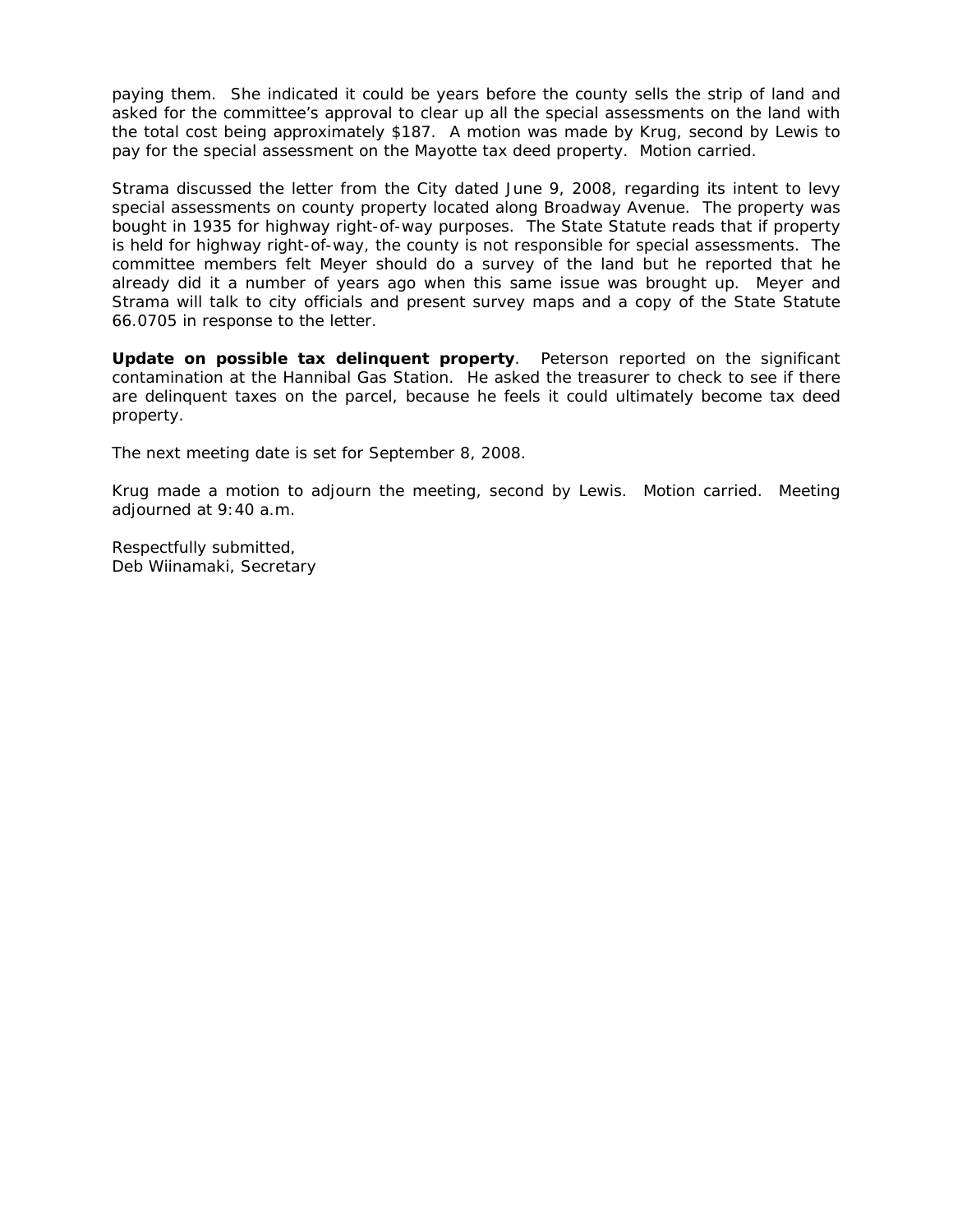# **TAYLOR COUNTY LAND INFORMATION COMMITTEE MEETING MAY 9, 2008**

Allen Beadles, David Krug, Bruce Strama, Larry Peterson, Bob Meyer, John Easterly, Roxanne Kahan, Betty Blumenstein and Marvel Lemke were present. Chairman Beadles called the meeting to order at 8:00 am.

A motion was made by Beadles, second by Krug to approve the March 28, 2008 minutes with changes.

**Review & approve bills.** No bills.

**Discuss correspondence & meeting attendance.** No correspondence.

**Review corner requests.** There was one corner request in the Town of Hammel. A motion was made by Krug, second by Beadles to approve the corner request. Motion carried.

**Update on the Mortenson property.** No action.

**Discuss upgrade of the Optical Jukebox.** Lemke explained that the current jukebox is 10 years old and full. We need to upgrade the system. The quote for the upgrade is \$10,686.86. The cost includes hardware, software, maintenance and installation fees. Travel time and expenses are not included in this price. A motion was made by Beadles to upgrade the hardware, software, maintenance and installation at the approximate cost of \$10,686.86. Krug second the motion. Motion carried.

**Discuss & act on purchase and/or repair of large format scanner in the Surveyor's office.** Meyer explained that the current Large Format Scanner is almost 10 years old and currently not working. We can try to fix it, but there will be a fee to find out what is wrong with it and parts may not be available as the company that built the machine is out of business. We can purchase a used one for \$1,000 to \$1,500.00, which is an older model and scans slower. Marathon County purchased a demo scanner. We can go and see how that works. A demo scanner is around \$8,000.00. If we purchase a new one it could be around \$10,000.00. A demo scanner is available every 6 months. Blumenstein said that she has funds in the Inter Dept Credit line item 101.51540.0000.5563 that can be used for the purchase of the replacement large format scanner. A motion was made by Krug to obtain proposals for the Large Format Scanner and call a special meeting to review proposals for the purchase of the Large Format Scanner. Beadles second the motion. Motion carried.

**Public Input.** Peterson explained to the Committee that closure papers have been submitted for the Dombrowski site. The Webster pig farm is being monitored again for closure by the DNR. The Webster general store property is clean per DNR testing.

Peterson told the Committee that they are just about done with digitizing. They didn't address everything in the county. Also, that there was a Zoning/Law Enforcement meeting yesterday discussing signs for every address. These committees approved \$201,000.00 of the Power Line money for the sign purchase, post and installation in the entire county with the exception of the City and Villages, except Lublin. Lublin would have signs. The matter will be taken to the full County Board for approval.

Blumenstein explained that the company hosting our website for GIS information is upgrading their software. There were a few issues. The WebGuide 3 is better.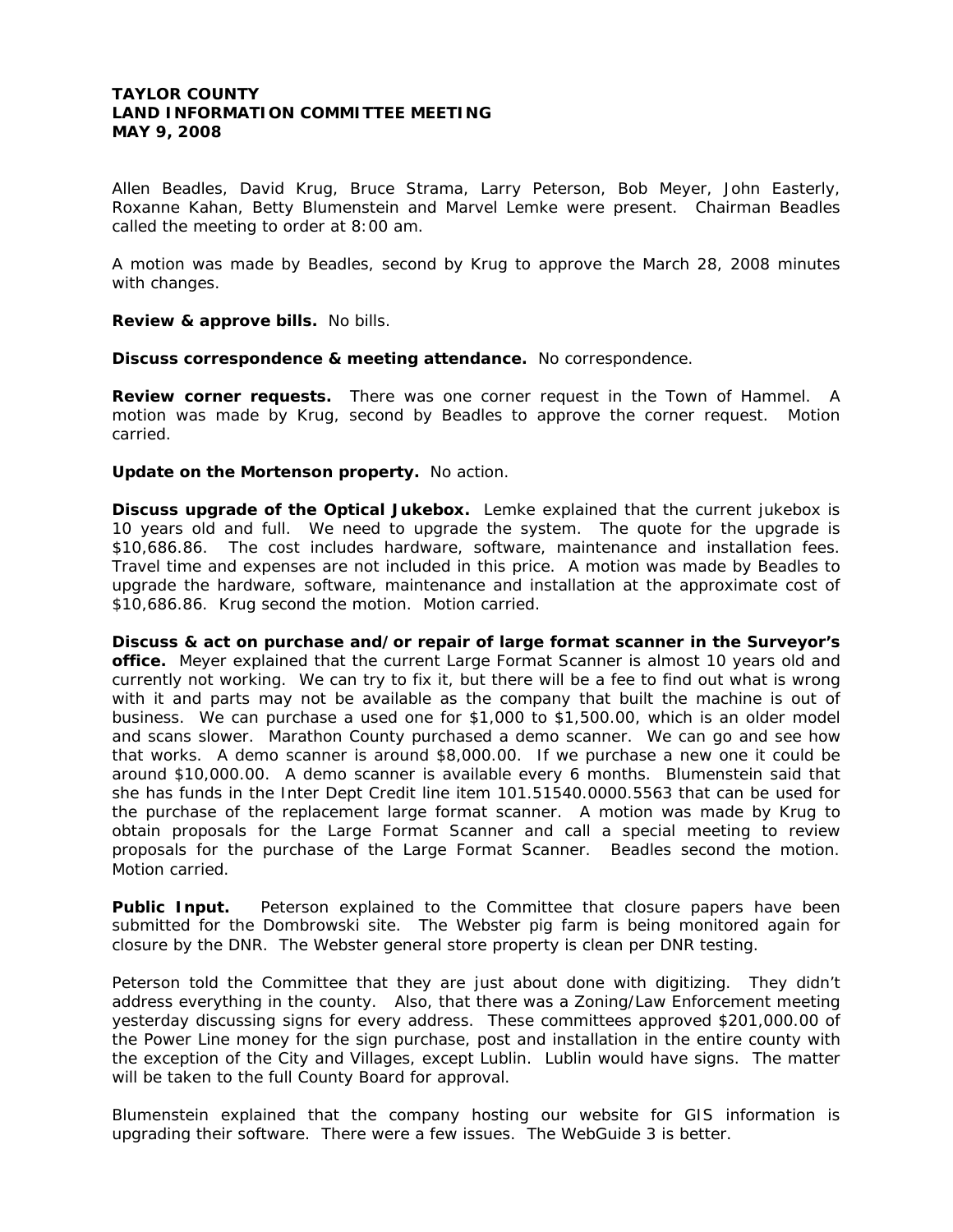**Closed session.** A motion by Beadles, second by Krug to go into Closed Session per s.s. 9.85(1)(c) for the purpose of evaluating the surveyor. Roll call. Motion carried. **Open session.** A motion by Krug to go into Open Session. Beadles second the motion. Roll call. Motion carried.

A tentative date for the special meeting is set for Friday, June 13, 2008. The next meeting date is set for Friday, July 11, 2008.

Beadles called a recess until 10:00 am.

Land Sale Auction started at 10:01 am.

**City of Medford** – Henry Mahanke property (3 parcels sold together) - No Sale

Krug made a motion to adjourn the meeting, second by Beadles. Motion carried. Meeting was adjourned at 10:21 am.

Respectfully submitted; Roxanne Kahan, Acting Secretary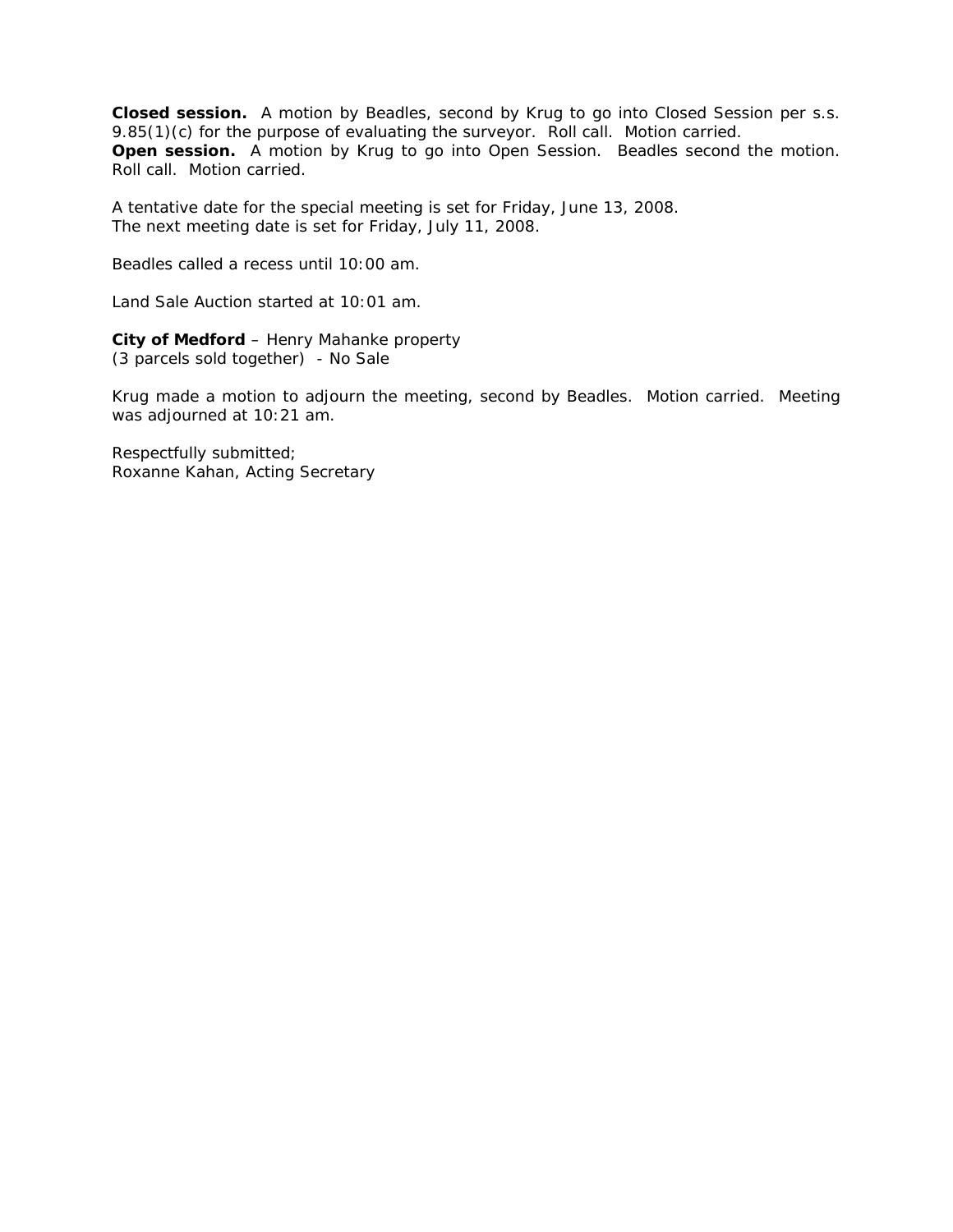# **TAYLOR COUNTY LAND INFORMATION COMMITTEE MEETING MARCH 28, 2008**

Allen Beadles, Lester Lewis, David Krug, Bruce Strama, Larry Peterson, Bob Meyer, John Easterly, Roxanne Kahan, Steve Anderson, Mary Quante and Marvel Lemke were present. Chairman Beadles called the meeting to order at 8:00 am.

A motion was made by Lewis, second by Krug to approve the February 8, 2008 minutes.

**Review & approve bills.** No bills.

**Discuss correspondence & meeting attendance.** Meyer attended a Surveyor's Conference in the Dells.

**Review corner requests.** There were 3 corner requests in the Towns of Maplehurst and Aurora. Motion by Krug, second by Lewis to approve. Motion carried.

**Discuss Ventrelli-Frankiewicz property – W2890 County Rd C, Medford, WI.** A few years ago (2004), the Health Department was called about a property that had animals in it. Ventrelli was living there at that time. There was a court order to clean up the property. The owner abandoned the property leaving the animals in it. The animals had to be euthanized. The property is currently up for tax deed as the taxes have not been paid for 2004, 2005, 2006 and 2007 tax year. An email was received from Mike Frankiewicz (Ventrelli's son) regarding the tax amount for these years. Several emails have been sent to Frankiewicz to contact the Assessor regarding the value of the property and also the amount of back taxes owed. The committee had directed the Chief Deputy Treasurer to send an email to Frankiewicz explaining that he can contact the Town of Browning regarding the taxes for the last two years to see if they can be lowered.

**Discuss when the land sale will be held and review the properties to determine the minimum sale price.** There was a lengthy discussion regarding 3 small lots in the City of Medford taken tax deed. Legal descriptions are 239-1.1.3 Wisc Central Railroad  $3<sup>rd</sup>$  Addition Lot 1 Block 1 Ex W 210' thrf, 239-1.2.5 Wisc Central Railroad 3<sup>rd</sup> Addition Lot 2 Block 1 Ex W 210' thrf, and 239-1.3.3 Wisc Central Railroad 3<sup>rd</sup> Addition Lot 3 Block 1 Ex W 210' thrf. Motion by Lewis, second by Krug to auction the three parcels together. Motion carried. A motion by Krug to set a minimum bid to \$500. A motion by Lewis, second by Krug to set an amended bid to \$250.00. Motion carried. It was decided to have the next meeting on May  $9<sup>th</sup>$  at 8:00am with the land sale at 10:00 am to sell above described parcels.

**Discuss & take action regarding the Taylor County & Northwestern Lumber Co. 2004 taxes.** While printing the last notice for the 2004 delinquent taxes, we had the Taylor County notice print for parcel number 251-01322-0000. The parcel is accruing curb & gutter charges per year. This parcel was taken tax deed in 2004 and special charges keep accruing on it. The Committee decided to defer on this matter until there are new owners on the parcel adjoining who may be interested in buying the parcel.

The Northwestern Lumber Co parcel number 030-00359-0001 has no mailing address. This parcel also has 2004 delinquent taxes and it is up for tax deed this year. This was brought to the committee for informational purposes only.

**Discuss address mapping/census update.** Peterson reported that the census data is done except for the Town of Medford. April 30, 2008 is the deadline date to have the census disk sent in. MSAG, & ANI/ALI hasn't been done. Someone from Emergency Government needs to do this. Emergency Government will also need up-to-date data.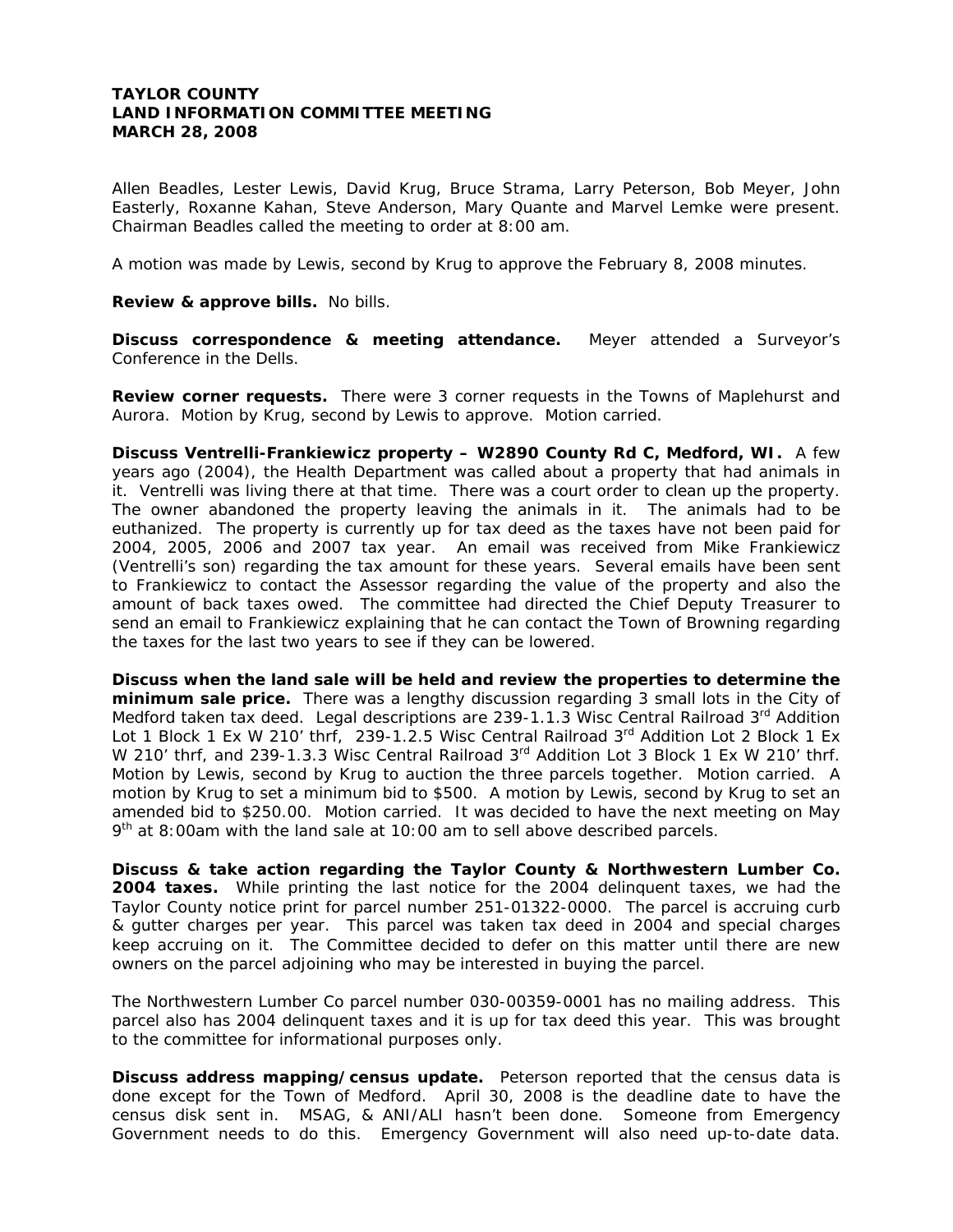They can get this from the Land Information Office. At this point in time, the Sheriff's Department doesn't have any digitized addresses. Peterson reported that there has been approximately \$300 spent to do this project. This has been done with grant monies.

**Closed session.** A motion by Lewis to go into Closed Session per Wisconsin Statute 19.85(1)(g) conferring with legal counsel for the governmental body who is rendering oral or written advice concerning strategy to be adopted by the body with respect to litigation in which it is or is likely to become involved. Krug second the motion. Motion carried.

**Open session.** A motion by Lewis to go into Open Session per Wisconsin Statute 19.83 to act on matters discussed in closed session. Krug second the motion. Motion carried.

A motion by Krug was made to adjourn the meeting at 10:21 am. Lewis second the motion. Motion carried.

The next meeting was set for May 9, 2008 at 8:00 am., with the land sale auction at 10:00 am.

Respectfully submitted; Roxanne Kahan, Acting Secretary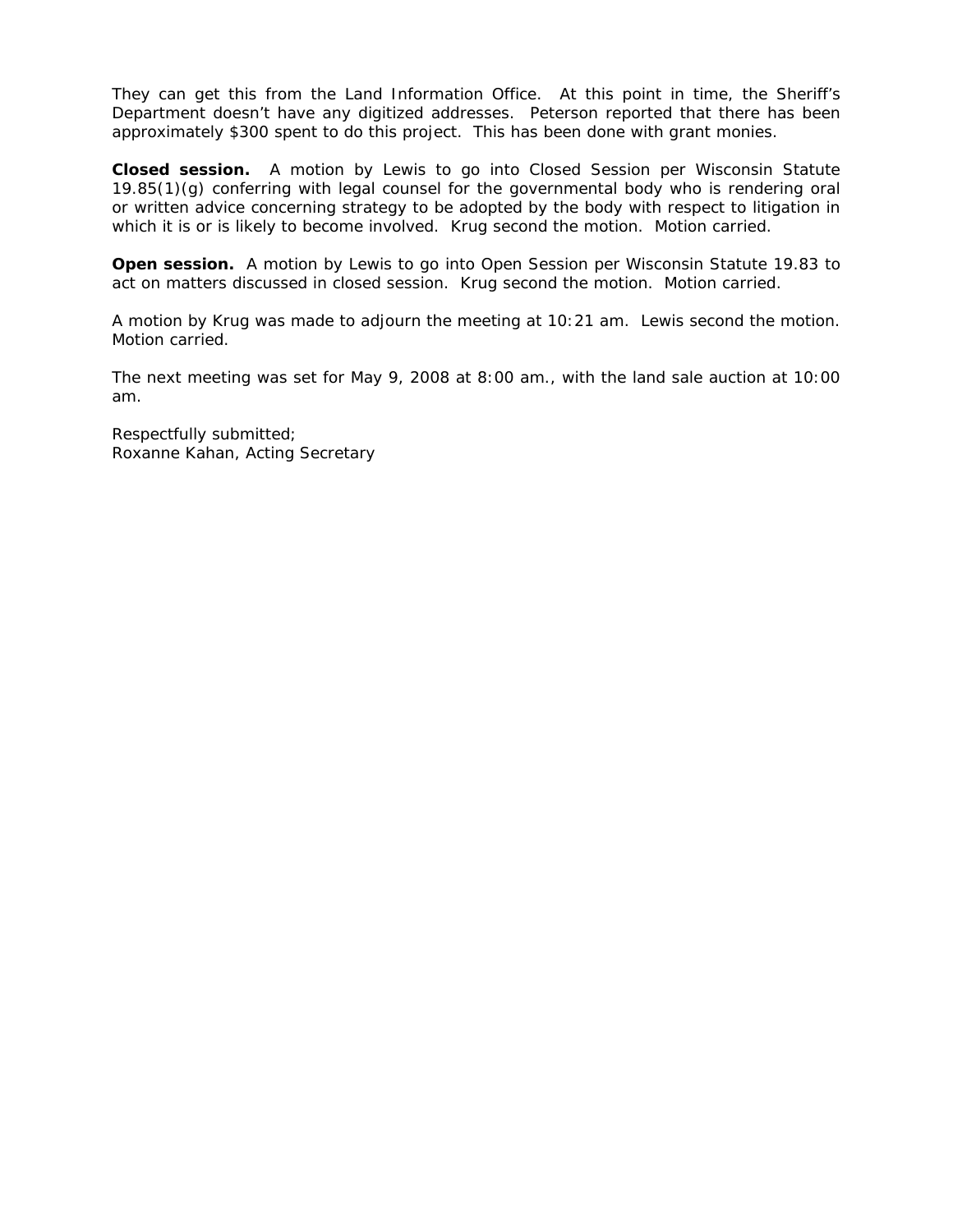# **TAYLOR COUNTY LAND INFORMATION COMMITTEE MEETING FEBRUARY 8, 2008**

Allen Beadles, Lester Lewis, David Krug, Bruce Strama, Larry Peterson, John Easterly, Roxanne Kahan, Betty Blumenstein, Steve Anderson, Dan Renzoni, Tim Roiger, Randy Hartl and Andy Brost were present. Chairman Beadles called the meeting to order at 8:01 am.

A motion was made by Lewis, second by Krug to approve the December 7, 2007 minutes.

**Review & approve bills.** John Easterly said that a flip phone was purchased by the surveyor's department.

**Discuss & act on redemption requests for property taken by tax deed.** Mr. Hartl asked for redemption of his property. A motion was made by Krug to accept the redemption amount & redeem property to Mr. Hartl. Second by Lewis. Motion carried.

Andy Brost was present to discuss the property that is connected to his lot in the City of Medford. He expressed interest in Lot 1 and part of Lot 2. It was suggested to Mr. Brost to come to the County auction in spring of 08 and bid on the property.

**Discuss Richard B. Mendenhall property.** Ed Schlosser, Chairman from the Town of Westboro had called and asked that this would be put on the Agenda. Tim Roiger was present for the Town of Westboro. Ed Schlosser felt that the property should be condemned. Is was suggested that the Town of Westboro board could do the condemnation of this property & necessary clean-up. The property taxes are delinquent for the tax year of 2004, 2005 and 2006. We will be starting up the tax deed process on it this year. If not paid in December 2008, the County can take tax deed.

**Discuss Taylor County plat book production.** A long discussion on producing the plat book in-house verses out sourcing. Mr. Renzoni stated that this was the single stream of income for 4-H. It was decided to have more discussions in the future regarding the production of the plat book in-house verses out sourcing & discussion with the Land Information Committee would be held prior to the next publication of the plat book.

**Corporation Counsel to discuss update on the Mortenson law suit.** Anderson told the committee that he answered the lawsuit. There are 2 claims — have the court order the county to redeem his property. He is claiming 'writ of mandamus' when he came in to redeem his property. The second claim is to have the County sell his property and he gets the balance after the county expenses. Or if the County keeps the property, he wants the balance. He is claiming that it is a 'Homestead property'. He alleges that he resides there several months out of the year and he also states he has a house there. Currently, this case is in front of Judge Fox.

**Corporation Counsel to discuss tax deed —vs- In Rem process.** Anderson reported to the committee what other counties are doing. He checked with 9 counties.

Clark, Marathon and Lincoln Counties are using the Tax Deed Process. Price County — uses the In Rem process on parcels with homes and the tax deed process for land.

Chippewa, Sawyer, Barron and Oneida Counties are using the In Rem Process.